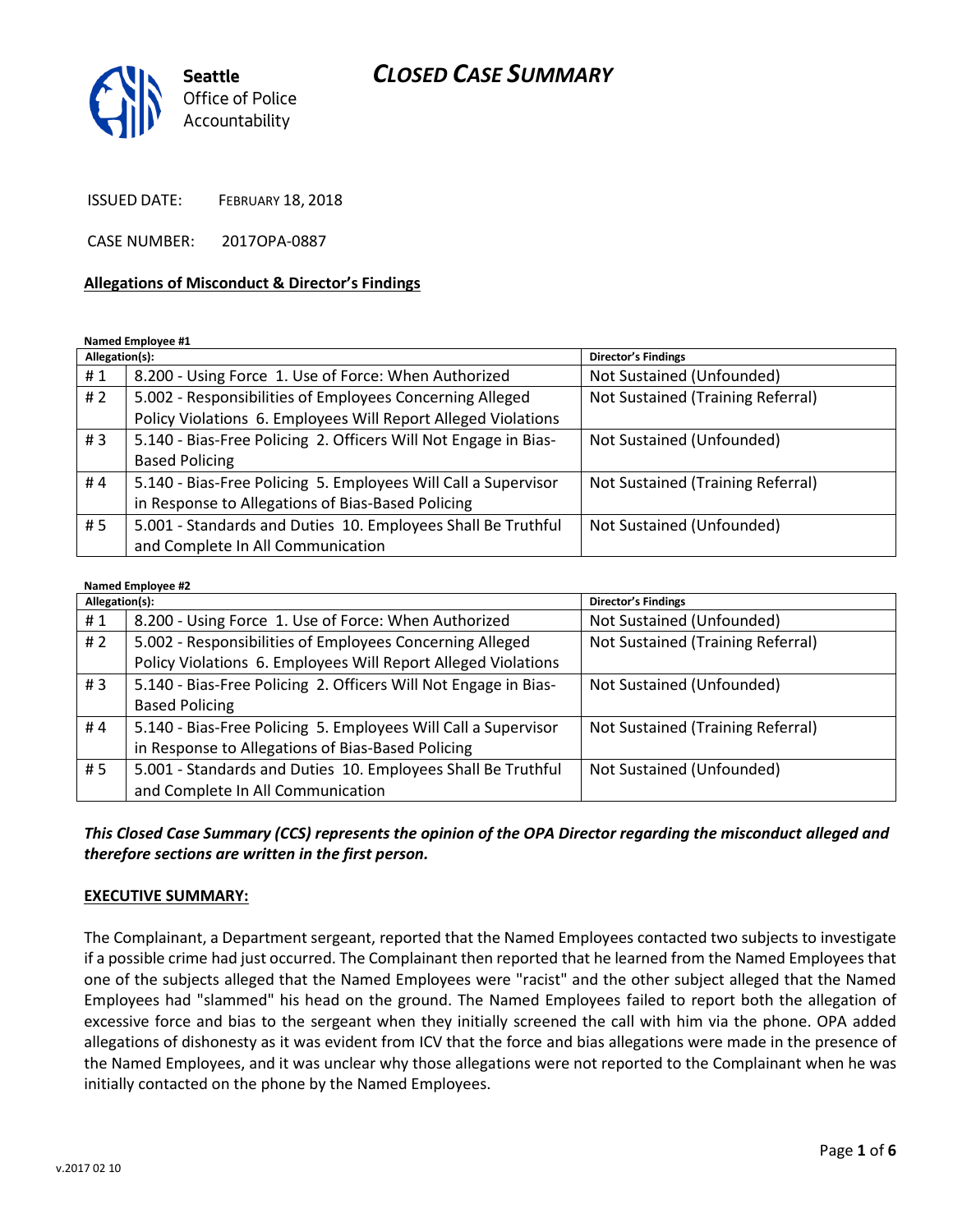

OPA CASE NUMBER: 2017OPA-0887

## **ANALYSIS AND CONCLUSIONS:**

**Seattle**

*Office of Police Accountability*

**Named Employee #1 - Allegation #1** *8.200 - Using Force 1. Use of Force: When Authorized*

SPD Policy 8.200(1) requires that force used by officers be reasonable, necessary and proportional. Whether force is reasonable depends "on the totality of the circumstances" known to the officers at the time of the force and must be balanced against "the rights of the subject, in light of the circumstances surrounding the event." (SPD Policy 8.200(1).) The policy lists multiple factors that should be weighed when evaluating reasonableness. (*See id*.) Force is necessary where "no reasonably effective alternative appears to exist, and only then to the degree which is reasonable to effect a lawful purpose." (*Id*.) Lastly, the force used must be proportional to the threat posed to the officer. (*Id*.)

Subject #1 alleged that the Named Employees slammed his head into the ground and that they "beat" him. Both officers denied doing so. Two other officers were witnesses to the force. One of the officers denied seeing the Named Employees beat Subject #1 or slam his head into the ground. The other officer similarly denied observing such conduct.

The Named Employees reported engaging in a soft takedown of the subject and then handcuffing him. When the officers first observed Subject #1, he was leaning over and had his hands on Subject #2, who was lying still on the ground. The officers were concerned that they were witnessing an assault in progress. Named Employee NE#2 (NE#2) wrote that he guided Subject #1 away from Subject #2 and asked him to sit down. Subject #1 initially sat down and then got up. Based on his concerns for his safety, NE#2 stated that he placed Subject #1 into handcuffs. NE#2 reported that, in order to do so, he took Subject #1 down to the ground from his seated position in a controlled takedown. Named Employee #1 (NE#1) assisted NE#2 in handcuffing Subject #1 while he was lying on his stomach on the ground. According to NE#1 and NE#2, as well as the other two officers, this was the extent of the force used against Subject #1.

I find that the force used to handcuff Subject #1 – the soft takedown – as well as the handcuffing itself, was reasonable, necessary, and proportional, and, thus, consistent with policy.

As I interpret the gravamen of this allegation to be Subject #1's complaint that he was beaten and that his head was slammed into the ground, I recommend that this allegation be Not Sustained – Unfounded. Otherwise, I would have recommended that this allegation be Not Sustained – Lawful and Proper with regard to the force that NE#1 and NE#2 actually did report using.

Recommended Finding: **Not Sustained (Unfounded)**

### **Named Employee #1 - Allegation #2**

# *5.002 - Responsibilities of Employees Concerning Alleged Policy Violations 6. Employees Will Report Alleged Violations*

Here, the Named Employees called their supervisor, a sergeant, after engaging in a discussion with the subjects. During that conversation, Subject #1 alleged to the officers that they "beat" him and that they "slammed [his] head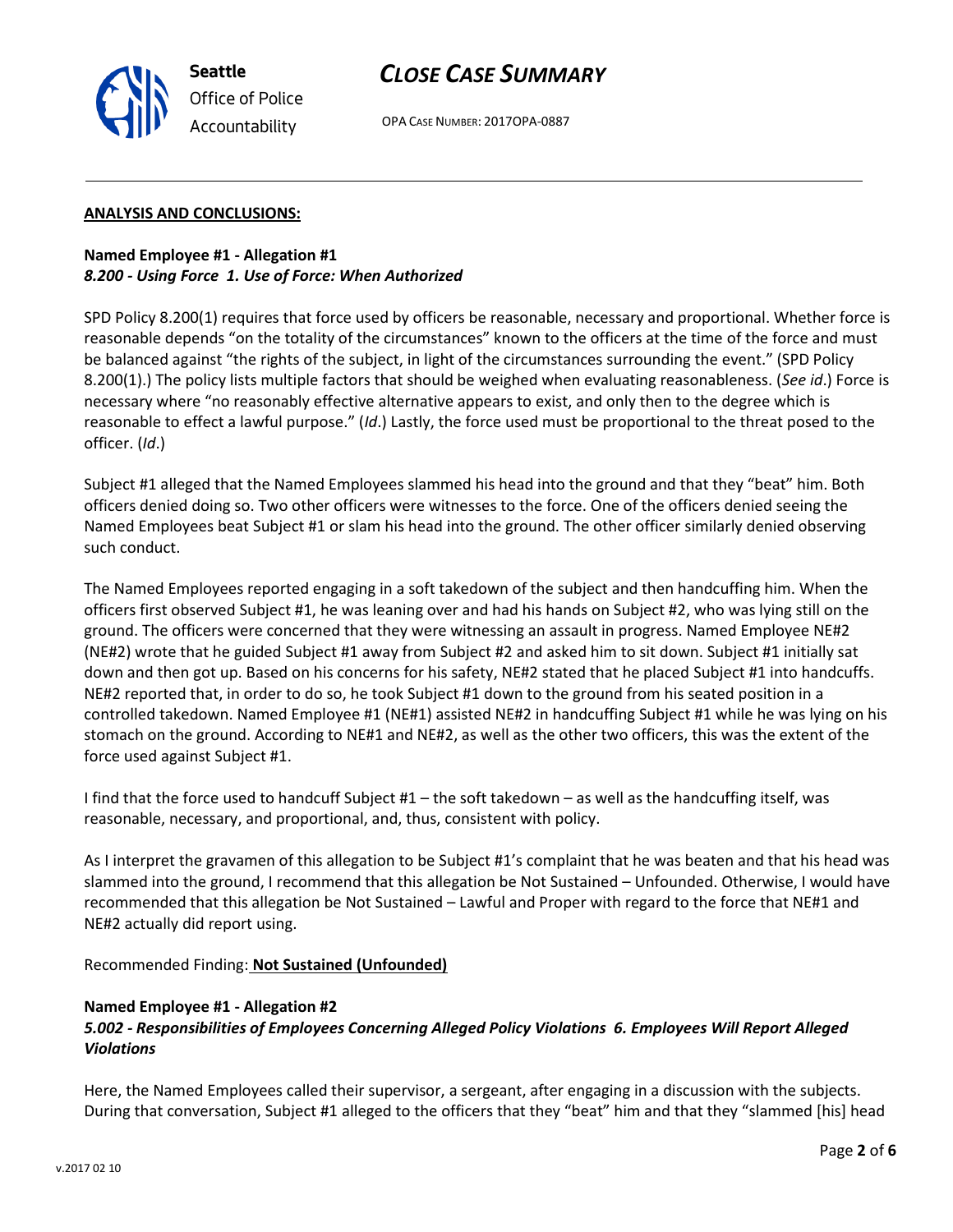



OPA CASE NUMBER: 2017OPA-0887

into the fucking floor." During that same conversation, Subject #2 told the Named Employees "you all are racist as hell." The officers then asked the subjects whether they wanted them to call their supervisor and the subjects responded affirmatively. During the conversation with their supervisor, however, the Named Employees only told the sergeant that there was only a complaint about handcuffing. Notably, both officers affirmed to their supervisor, presumably in response to a question posed by him, that there was no complaint of bias. The officers told the sergeant that Subject #1 indicated that he wanted a supervisor and stated that he would remain at the scene, but that Subject #1 then walked off.

After they got off the phone with the sergeant, the officers discussed whether there was a complaint of bias between themselves. The officers decided that there was not and that they only heard Subject #2 state: "that's why we are killing all these people," which neither officer interpreted as a complaint of bias.

When the sergeant responded to the scene, the subjects were both gone. The sergeant discussed the incident with the Named Employees. At that time, the officers told the sergeant that Subject #1 had alleged that his head was slammed against the ground and that Subject #2 alleged to the Named Employees that "you are all racist." The sergeant told to the officers that they failed to inform him of these allegations over the phone. Both officers told the sergeant that they needed to listen to their ICV to determine that the statements had been made.

NE#1 stated that he heard Subject #1's allegation that he was "beat" by officers, but that he did not report it to his supervisor. He explained that he and NE#2 did not use such force and that, due to the dynamic nature of the incident, he did not think to report the allegation to his supervisor. NE#1 stated that he heard Subject #2's allegation of racism, but that he did not think it was a bias complaint. NE#1 stated that, after the fact, he discussed the matter with NE#2 and reviewed his video and that they collectively decided that it was, in fact, a bias complaint that needed to be screened with their supervisor.

During his OPA interview, the sergeant stated that he was initially "a little concerned" by the Named Employees' failure to tell him about the complaints of force and bias. However, he stated that his concerns were addressed when the officers explained to him why they did not initially do so. He stated that, ultimately, he believed the Named Employees' accounts.

SPD Policy 5.002-POL-6 requires SPD employees to report alleged violations. Allegations of serious misconduct, such as the use of excessive force and biased policing that were at issue here, were required to be reported to a supervisor.

NE#1 and NE#2 should have reported these allegations during their initial conversation with their supervisor. Both were allegations of serious misconduct that were required to be reported as soon as possible. While they initially did inform their supervisor of the allegations, it was not until after their supervisor had already arrived at the scene, the subjects had left, and they had watched their ICV. I am further confused by NE#1's belief that Subject #2's allegation of racism did not constitute a bias complaint. This was clearly the case and NE#1 should have known that and treated the allegation accordingly. While I do not find that their failures to immediately report these allegations to Sergeant Watson necessarily constituted a violation of policy, I believe that a training referral is warranted.

• **Training Referral**: NE#1 should be re-trained concerning the responsibility to completely and accurately screen with a supervisor complaints of serious misconduct, including allegations of excessive force and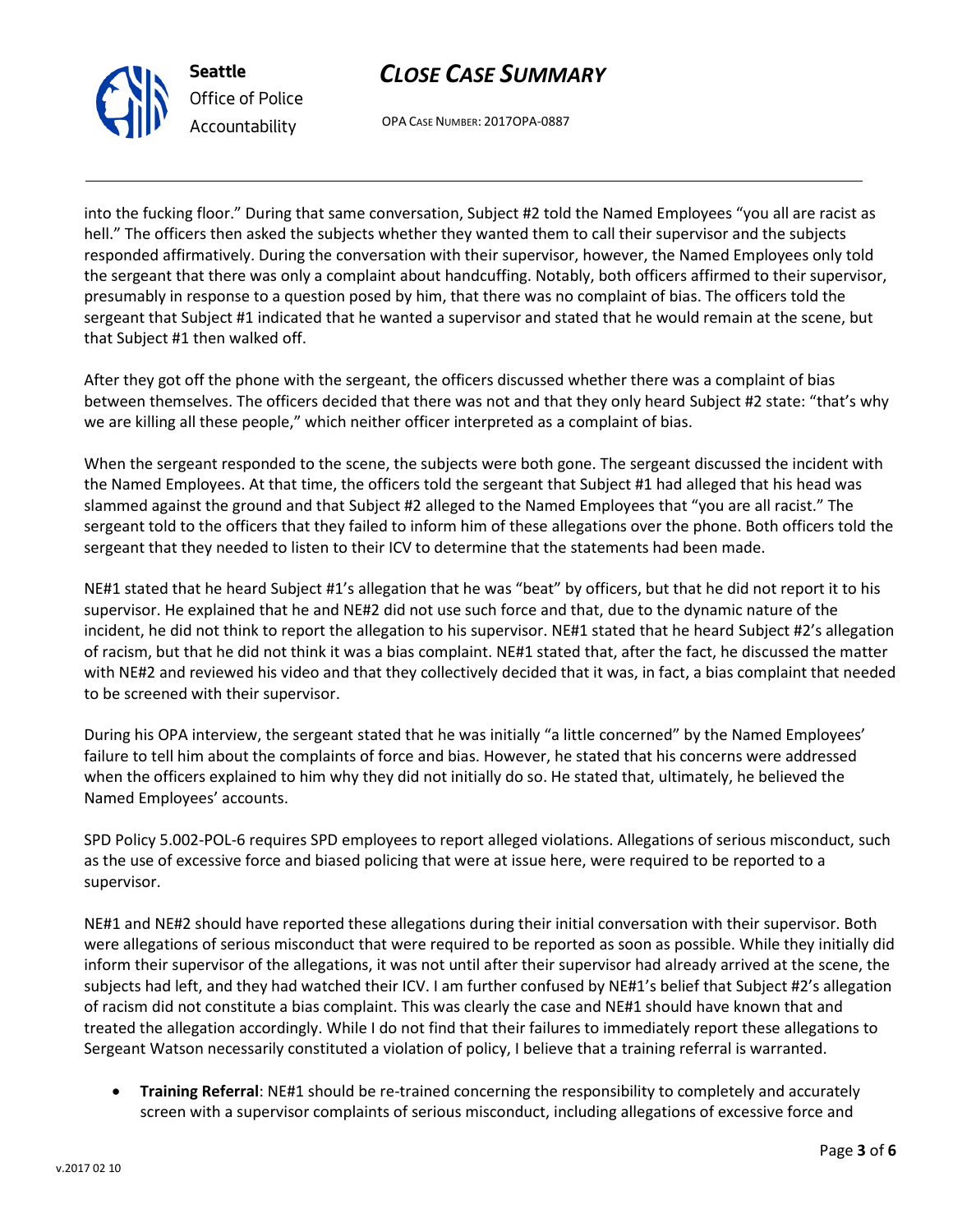

**Seattle** *Office of Police Accountability*

# *CLOSE CASE SUMMARY*

OPA CASE NUMBER: 2017OPA-0887

biased policing. NE#1 should also receive counseling from his chain of command regarding his failure to understand that an allegation of racism is an allegation of biased policing. This re-training and associated counseling should be memorialized in a PAS entry.

Recommended Finding: **Not Sustained (Training Referral)**

# **Named Employee #1 - Allegation #3** *5.140 - Bias-Free Policing 2. Officers Will Not Engage in Bias-Based Policing*

SPD policy prohibits biased policing, which it defines as "the different treatment of any person by officers motivated by any characteristic of protected classes under state, federal, and local laws as well other discernible personal characteristics of an individual." (SPD Policy 5.140.) This includes different treatment based on the race of the subject. (*See id*.) The policy provides guidance as to when an allegation of biased policing occurs, explaining that: "an allegation of bias-based policing occurs whenever, from the perspective of a reasonable officer, a subject complains that he or she has received different treatment from an officer because of any discernable personal characteristic…" (*Id.*)

Based on my review of the record, I find no evidence that the Named Employees engaged in biased policing. As discussed above, the officers had reasonable suspicion to detain the subjects to investigate the incident and the force used against subject Mohamed was lawful. As such, I recommend that this allegation be Not Sustained – Unfounded.

Recommended Finding: **Not Sustained (Unfounded)**

# **Named Employee #1 - Allegation #4**

# *5.140 - Bias-Free Policing 5. Employees Will Call a Supervisor in Response to Allegations of Bias-Based Policing*

SPD Policy 5.140-POL-5 requires that employees call a supervisor in response to an allegation of biased policing.

As discussed above, even though he heard Subject #2 state that the officers were "racist," NE#1 did not notify his supervisor of her allegation of biased policing. NE#1 explained that he did not initially perceive this as an allegation of bias, which I find troublesome.

However, a supervisor was notified to come to the scene based on a complaint concerning the force connected to the handcuffing of Subject #1 and when the supervisor arrived on the scene the Named Employees screened the bias complaint with him. As such, while the officers failed to comply with this section of the policy, that they ultimately did report the complaint of bias to the sergeant convinces me that a sustained finding is unnecessary. Instead, I recommend that this allegation be Not Sustained – Training Referral.

• **Training Referral**: NE#1 should be re-trained as to the elements of this policy and the requirement that he screen complaints of bias when they are made with a supervisor. As discussed above, NE#1 should further be counseled concerning the characteristics of a bias complaint and, specifically, that an allegation of racism is synonymous with a complaint of bias. This re-training and associated counseling should be memorialized in a PAS entry.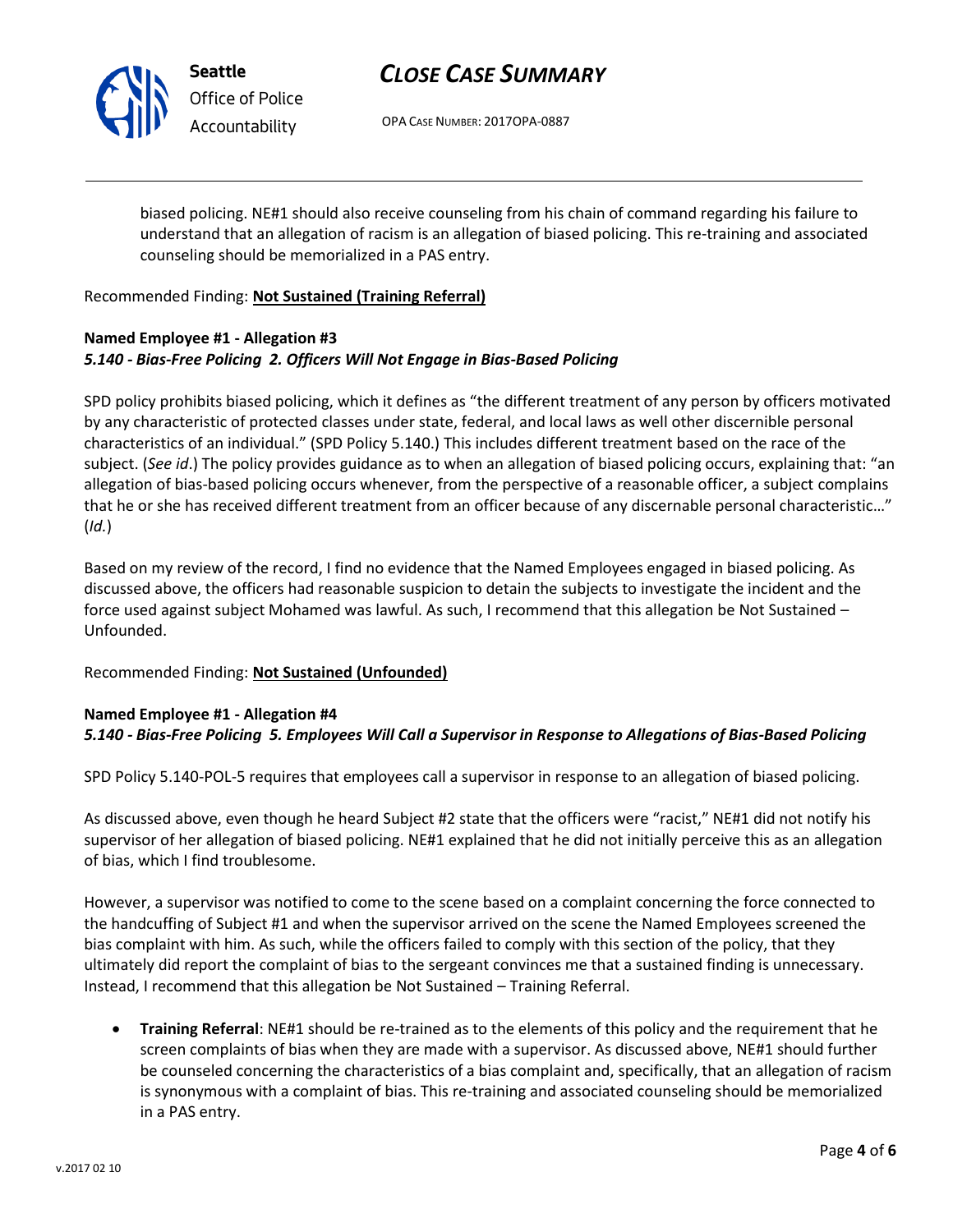

# *CLOSE CASE SUMMARY*

OPA CASE NUMBER: 2017OPA-0887

Recommended Finding: **Not Sustained (Training Referral)**

## **Named Employee #1 - Allegation #5**

## *5.001 - Standards and Duties 10. Employees Shall Be Truthful and Complete In All Communication*

SPD Policy 5.001-POL-10 requires SPD employees to be complete and truthful in all communications.

This allegation was classified in this case based on the possibility that the Named Employees deliberately failed to inform their supervisor of the nature of the force and bias complaints that had been made by the subjects. The Named Employees explained that they simply failed to fully report the complaints based on the dynamic nature of the incident. NE#1 further stated that he did not perceive Subject #2's complaint to be alleging bias and NE#2 stated that he did not hear it. Both Named Employees indicated that, after their initial screening of the incident with their supervisor, they discussed what the subjects had said amongst themselves and watched their ICV. The Named Employees recounted that they then realized that they had failed to completely relay the subjects' allegations and they told their supervisor the full account of what the subjects had said when the sergeant arrived on the scene.

As explained above, while the sergeant was initially concerned with what was an inaccurate and incomplete report by the Named Employees, he later understood their explanation for their failure and did not believe that they were being dishonest.

While I find the Named Employees' account unconvincing and while I am concerned that they only fully reported the subjects' allegations after reviewing their ICV, I do not find sufficient evidence to establish that they engaged in dishonesty. Further weighing in favor of this determination is that they did, in fact, ultimately report the full substance of the subjects' allegations to the sergeant.

As such, I recommend that this allegation be Not Sustained – Unfounded.

Recommended Finding: **Not Sustained (Unfounded)**

# **Named Employee #2 - Allegation #1** *8.200 - Using Force 1. Use of Force: When Authorized*

For the same reasons as stated above (*see* Named Employee #1, Allegation #1), I recommend that this allegation be Not Sustained – Unfounded.

Recommended Finding: **Not Sustained (Unfounded)**

### **Named Employee #2 - Allegation #2**

# *5.002 - Responsibilities of Employees Concerning Alleged Policy Violations 6. Employees Will Report Alleged Violations*

For the same reasons as stated above (*see* Named Employee #1, Allegation #2), I recommend that this allegation be Not Sustained – Training Referral.